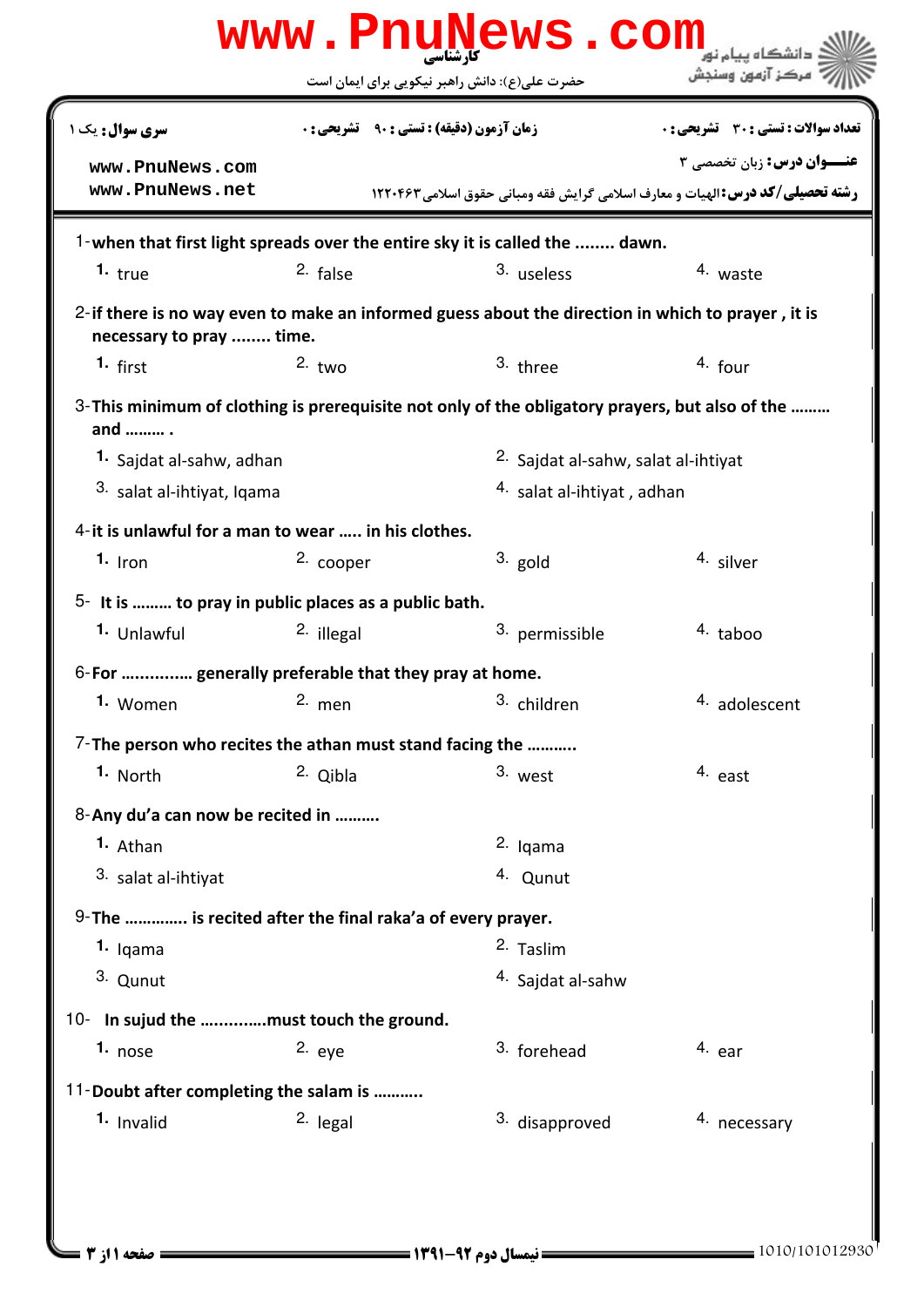|                                                                    |                                                    | حضرت علی(ع): دانش راهبر نیکویی برای ایمان است                                                     | مركز آزمون وسنجش                      |
|--------------------------------------------------------------------|----------------------------------------------------|---------------------------------------------------------------------------------------------------|---------------------------------------|
| <b>سری سوال :</b> یک ۱                                             | <b>زمان آزمون (دقیقه) : تستی : 90 ٪ تشریحی : 0</b> |                                                                                                   | تعداد سوالات : تستي : 30 ٪ تشريحي : 0 |
| www.PnuNews.com                                                    |                                                    |                                                                                                   | <b>عنــوان درس:</b> زبان تخصصي 3      |
| www.PnuNews.net                                                    |                                                    | رشته تحصیلی/کد درس: الهیات و معارف اسلامی گرایش فقه ومبانی حقوق اسلامی ۱۲۲۰۴۶۳                    |                                       |
|                                                                    |                                                    | 12- can be performed either in the sitting or in the standing position.                           |                                       |
| 1. Sajdat al-sahw                                                  |                                                    | 2. salat al-ihtiyat                                                                               |                                       |
| 3. salat al-qada                                                   |                                                    | <sup>4.</sup> salat al-jum'a                                                                      |                                       |
|                                                                    |                                                    | 13-Those who are on the hajj can pray the complete prayer in  and                                 |                                       |
| 1. Mecca, Riyaz                                                    |                                                    | <sup>2.</sup> Medina, Iraq                                                                        |                                       |
| 3. Mecca, Medina                                                   |                                                    | <sup>4.</sup> Mecca, Mashhad                                                                      |                                       |
|                                                                    |                                                    | 14-Only a  can be the prayer-leader for a male or mixed congregation.                             |                                       |
| 1. Woman                                                           | $2.$ child                                         | $3.$ lady                                                                                         | $4.$ man                              |
|                                                                    |                                                    | 15-If prayer-leader aises his head before the person has reached the ruku' posture, his prayer is |                                       |
| 1. Invalidated                                                     | 2. validated                                       | 3. execrable                                                                                      | <sup>4</sup> allowable                |
|                                                                    |                                                    | 16- It is better to perform the  prayer even if one has performed the Friday prayer.              |                                       |
| $1.$ dawn                                                          | $2.$ noon                                          | 3. afternoon                                                                                      | 4. evening                            |
|                                                                    |                                                    | 17-The prayer is only obligatory for the people of the area in which the event occurs.            |                                       |
| 1. happens                                                         | 2. starts                                          | 3. toils                                                                                          | 4. moves                              |
| 18-Saum is the second pillar of the Islamic system of worship.     |                                                    |                                                                                                   |                                       |
| 1. branch                                                          | 2. outgrowth                                       | 3. column                                                                                         | 4. surface                            |
| 19-A fast involves refraining from the                             |                                                    |                                                                                                   |                                       |
| 1. sleeping                                                        | 2. walking                                         | 3. talking                                                                                        | 4. eating                             |
|                                                                    |                                                    | 20- if one is compelled to eat, his fast will remain valid."compell" means                        |                                       |
| تماشا كردن <b>1</b> ۰                                              | مجبور کردن 2.                                      | 3. اعلام کردن <sup>3</sup> .                                                                      | خرج کردن .4                           |
|                                                                    |                                                    |                                                                                                   |                                       |
| 21- A fasting person who deliberately vomits invalidates the fast. |                                                    |                                                                                                   |                                       |
| <sup>1.</sup> involuntary                                          |                                                    | <sup>2.</sup> intentionally                                                                       |                                       |
| 3. unintentional                                                   |                                                    | 4. inadvertent                                                                                    |                                       |
|                                                                    |                                                    | 22-The missed fast for a deceased person can be broken either before noon or after noon.          |                                       |
| زنده <b>1.</b>                                                     | بيما <sub>ر</sub> .2                               | مرده .3                                                                                           | درمانده 4.                            |
|                                                                    |                                                    | 23-It is recommended that in giving the Fitra, one should prefer ones' own neighbours.            |                                       |
| تقسی <sub>م کردن</sub> <b>1</b> ۰                                  | اصراف کردن <sup>.2</sup>                           | تطهير كردن .3                                                                                     | ارجحيت دادن 4.                        |